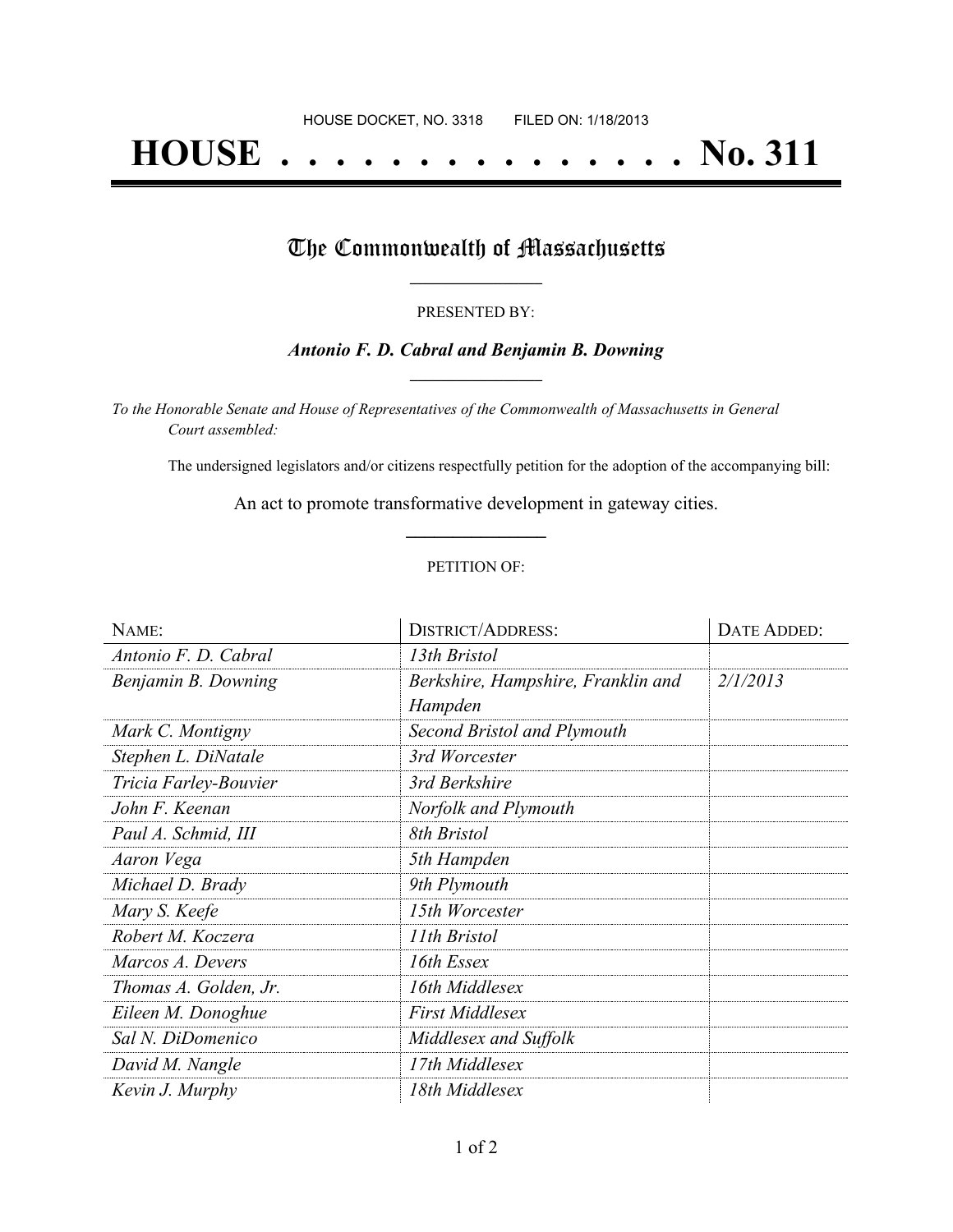$\begin{array}{c} \begin{array}{c} \begin{array}{c} \begin{array}{c} \end{array} \end{array} \end{array} \end{array}$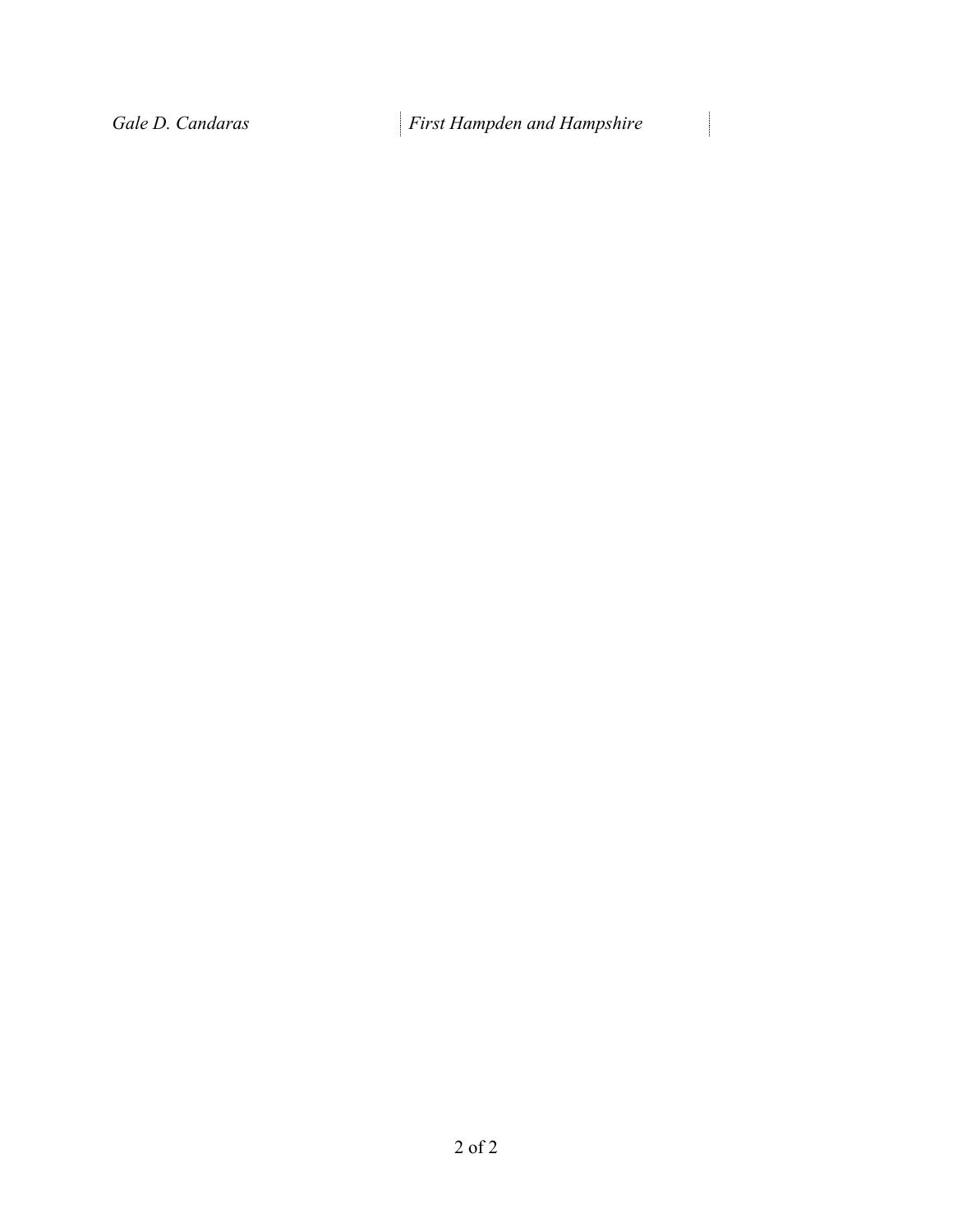## HOUSE DOCKET, NO. 3318 FILED ON: 1/18/2013

# **HOUSE . . . . . . . . . . . . . . . No. 311**

By Representative Cabral of New Bedford and Senator Downing, a joint petition (accompanied by bill, House, No. 311) of Antonio F. D. Cabral, Benjamin B. Downing and others for legislation to promote transformative development in gateway cities. Economic Development and Emerging Technologies.

## The Commonwealth of Massachusetts

**\_\_\_\_\_\_\_\_\_\_\_\_\_\_\_ In the Year Two Thousand Thirteen \_\_\_\_\_\_\_\_\_\_\_\_\_\_\_**

An act to promote transformative development in gateway cities.

Be it enacted by the Senate and House of Representatives in General Court assembled, and by the authority *of the same, as follows:*

### SECTION 1.

 Section 3A of chapter 23A of the General Laws, as appearing in the 2010 Official Edition, is hereby amended by striking out the contents of lines 86-107, and inserting in place thereof the following: "Expansion project, either (a) a facility that in its entirety and as of the project proposal date: (i) is located or will be located within an EOA; (ii) generates substantial sales from outside of the commonwealth; and (iii) generates a net increase of full-time employees within 2 years after project certification, and which shall be maintained for a period of not less than 5 years; provided, however, that in the case of a facility that as of the project proposal date is already located in an EOA, "expansion project" shall refer only to a facility at which the controlling business has proposed to expand of the number of permanent full-time employees at such facility to occur after the project proposal date and the expansion shall represent: (1) an increase in the number of permanent full-time employees employed by the controlling business within the commonwealth; and (2) not a replacement or relocation of permanent full-time employees employed by the controlling business at any other facility located within the commonwealth; and provided further, that in the case of a facility to be located within an EOA after the project proposal date, "expansion project" shall refer only to a facility which is: (A) the first facility of the controlling business to be located within the commonwealth; or (B) a new facility of such business and not a replacement or relocation of an existing facility of such controlling business located within the commonwealth or an expansion of an existing facility of the controlling business that results in an increase in permanent full-time employees; or (b) a development project that will substantially rehabilitate, as defined in section 1 of chapter 40V, or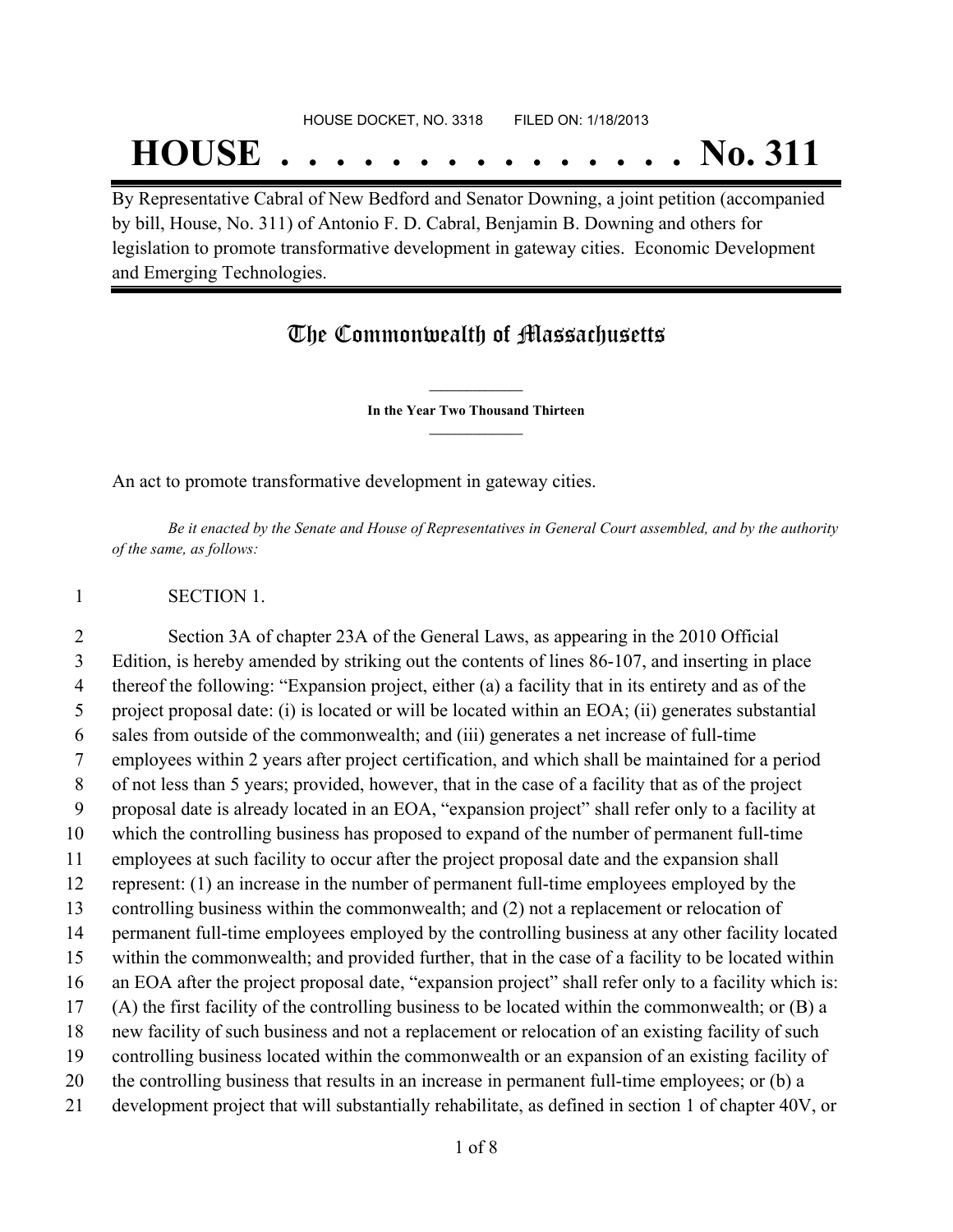develop new commercial property in a gateway municipality or the commercial property

component of a mixed use property in a gateway municipality."

## SECTION 2.

 Said section 3A of chapter 23A of the General Laws, as appearing in the 2010 Official Edition, is hereby further amended by striking out the contents of lines 113-130 and inserting in place thereof: "Expansion project proposal, a proposal submitted by a controlling business to the EACC pursuant to section 3F for designation of a project as a certified expansion project, provided that: (i) the proposal is submitted in a timely manner, in such form and with such information as is prescribed by the EACC, supported by independently verifiable information and signed under the penalties of perjury by a person authorized to bind the controlling business; (ii) the proposal, if submitted to as a project conforming with subsection (a) of the definition of expansion project, includes specific targets by year for the subsequent 5 calendar year period relative to the projected increase in the number of permanent full-time employees of the controlling business to be employed by and at the project from among residents of the project ETA; and provided further, that in the case of a project that as of the project proposal date is already located in the project EOA, such projected increase shall not be less than 25 per cent over the subsequent 5-year period; and (iii) in the case of a project that is a new facility within the meaning of clause (B) of subsection (a) of the definition of expansion project, such proposal shall include the number of permanent full-time employees employed by the controlling business at other facilities located in the commonwealth."

SECTION 3.

 Chapter 23G of the General Laws, as appearing in the 2010 Official Edition, is hereby amended by adding the following:

 "Section 45. (a)(i) There is hereby established within the agency the Gateway Cities Transformative Urban Development Fund, referred to in this section as the fund. The agency shall utilize the fund, and be empowered to so utilize the fund, as provided in this section, provided that such use conforms with the general provisions of this chapter. (ii) The fund will be administered and managed by the fund director, who shall be appointed by the executive director.

 (b)(i) The liabilities or obligations of the fund shall not extend beyond the monies which are deposited in the fund and shall not constitute a debt or pledge of the faith and credit of the commonwealth or of any subdivision thereof. (ii) Those monies which are deposited in the fund, pending allocation as provided in this section, may be invested in securities issued by the Treasury of the United States government or the government of the commonwealth. (iii) Returns from such investments shall be deposited in the fund and shall be used to support the fund programs as provided in this section and to defray the administrative and operational costs of the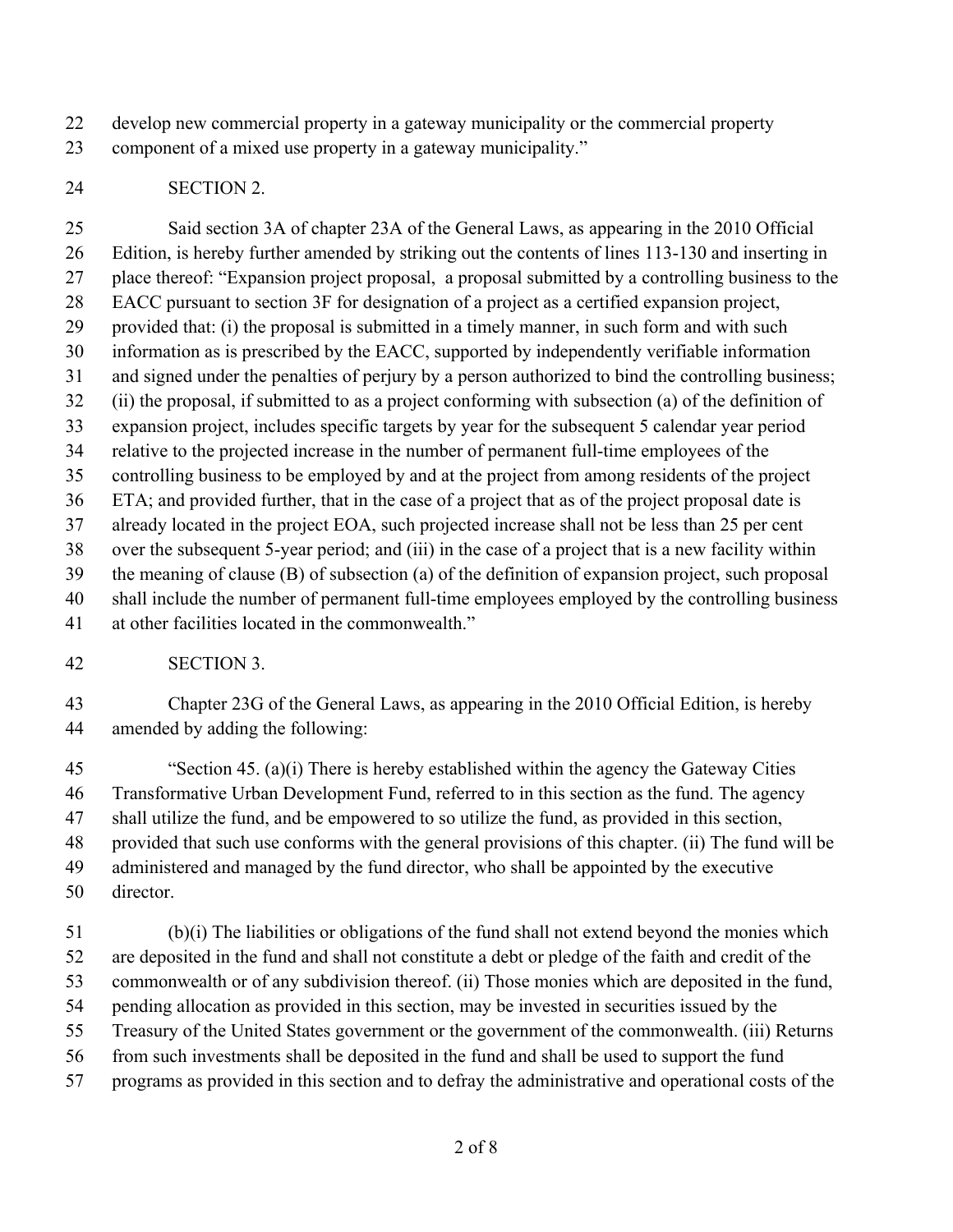fund. (iv)The monies in the fund shall be paid out by the treasurer of the agency in furtherance of

the purposes of this section.

 (c) There is hereby established within the agency the Gateway Cities Transformative Development Program to revitalize and support residential and commercial development in gateway municipalities, as defined in section 32A of chapter 23A, by establishing and maintaining the following: (i) a home equity insurance program for residents of gateway municipalities, pursuant to subsection (d) of this section; (ii) a grant program to support economic planning, development and housing creation in gateway municipalities, pursuant to subsection (e) of this section; (iii) a loan or loan guarantee program designed to encourage financial institutions to make loans, pursuant to subsection (f) of this section.

 (d) The fund director shall allocate a portion, not to exceed \$10,000,000 per year, of the fund to grants to gateway municipalities designed to supplement grants made by the Commonwealth pursuant to section 63 of chapter 23A; provided, however, up to 10 percent of the grants made by the fund in a calendar year, pursuant to this subsection, may be made to support the hiring in gateway municipalities of professional staff or professional services devoted to helping such gateway municipalities engage with and use state and federal economic development programs. The agency shall work with the secretary of housing and economic development to use grants made by the fund to supplement awards made to gateway municipalities under section 63 of chapter 23A.

 (e) The fund director shall allocate a portion of the fund to offering and subsidizing home equity insurance to households that purchase primary residences in gateway municipalities after January 1, 2015 and retain those homes as primary residences for at least 5 years. The fund director shall develop and prescribe the underwriting and claims criteria necessary to provide insurance on an actuarially sound basis. The insurance provided by the fund shall not be subject to the provisions of chapter 175. In no event shall the home equity insurance provided by the fund under this section cover more than 90 percent of the difference between the price at which a homeowner purchased a home in a gateway municipality and the price at which a homeowner sells the home after owning it as a primary residence for at least ten years.

 (f) The fund director shall allocate a portion of the fund to offering loans or guarantees on loans made by private financial institutions designed to finance commercial and industrial development in gateway municipalities. Such loans or loan guarantees shall be designed to encourage the development or rehabilitation of mixed use development, as defined in section 2 of chapter 40R of the General Laws."

SECTION 4.

 Section 1 of chapter 40V of the General Laws, as appearing in the 2010 Official Edition, is hereby amended by striking out the contents of lines 20-21 and inserting in place thereof the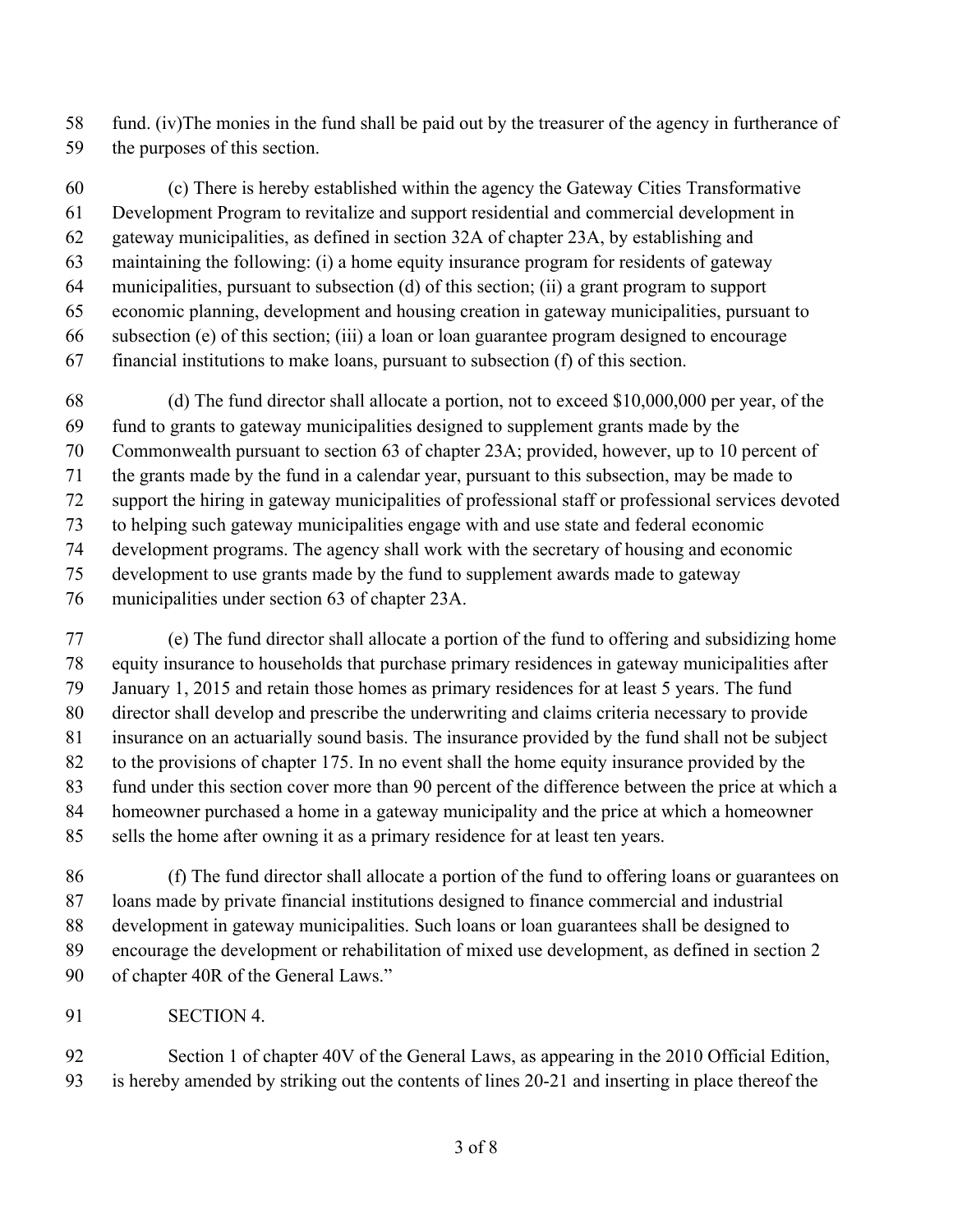following: "Market rate residential unit, a residential unit priced at the discretion of its owner and not subject to any affordability restrictions."

SECTION 5.

 Said section 1 of chapter 40V of the General Laws, as appearing in the 2010 Official Edition, is hereby further amended by striking out in lines 31-34 and inserting in place thereof the following: "Substantial rehabilitation and substantially rehabilitated, the needed major redevelopment, repair and new construction, excluding the purchase of the property, as

determined by the department of housing and community development."

SECTION 6.

 Section 4 of chapter 40V of the General Laws, as appearing in the 2010 Official Edition, is hereby amended by striking out lines 1-13 and inserting in place thereof: "(a) A project shall be eligible to be a certified housing development project under this chapter; provided, however, that (i) the proposed project contains 2 or more residential units or includes commercial uses in addition to residential units; (ii) the project is located in a designated or proposed HD Zone; and (iii) the project is a substantial rehabilitation."

SECTION 7.

 Section 5 of chapter 40V of the General Laws, as appearing in the 2010 Official Edition, is hereby amended by striking out, in line 3, the figure "10" and inserting in place thereof "30".

SECTION 8.

113 Section 6 of chapter 62 of the General Laws, as appearing in the 2010 Official Edition, is hereby amended by striking out, in lines 838 and 843, the figure "5,000,000" and inserting in place thereof the following figure: "15,000,000".

SECTION 9.

 Said section 6 of said chapter 62 of the General Laws, as so appearing, is hereby further amended by striking out, in line 273, the figure "2013" and inserting in place thereof the following figure: "2018".

SECTION 10.

 Said section 6 of said chapter 62, as so appearing, is hereby further amended by striking out, in line 278, the figure "2014" and inserting in place thereof the following figure: "2019".

SECTION 11.

 Section 6J of chapter 62 of the General Laws, as appearing in the 2010 Official Edition, is hereby amended by inserting, in line 8, the following after the word properties: "or consistent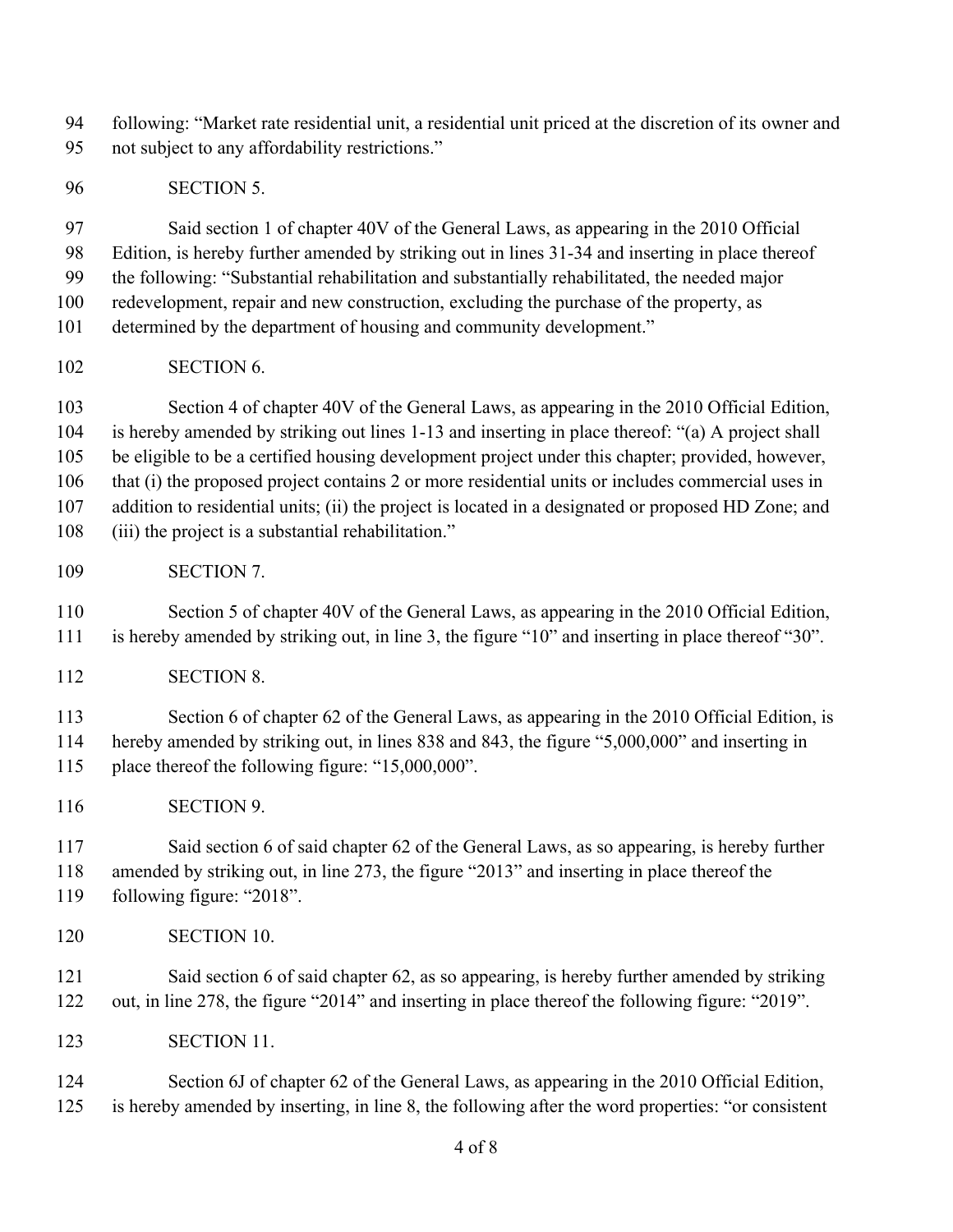with standards established by the Massachusetts historical commission designed to promote the rehabilitation of historic properties for mixed commercial and residential uses."

SECTION 12.

 Said section 6Jof chapter 62 of the General Laws, as so appearing, is hereby further amended by striking out, in line 39, the figure "50,000,000" and inserting in place thereof the figure "60,000,000".

SECTION 13.

133 Section 6J of chapter 62 of the General Laws, as so appearing, is hereby further amended by striking out, in lines 46-47, the words "a percentage, not to exceed 20 percent," and inserting in place thereof the following: "20 percent".

SECTION 14.

 Section 6J of chapter 62 of the General Laws, as so appearing, is hereby further amended by striking out, in lines 39-43, the sentence beginning with "The Massachusetts historical commission" and inserting in place thereof the following: "The Massachusetts historical commission shall administer and determine eligibility for the Massachusetts rehabilitation tax credit and allocate the credit in accordance with this section; provided, however, that the commission shall ensure the award of tax credits pursuant to this section will allow a taxpayer that acquires a qualified historic structure to receive any tax credits for qualified rehabilitation expenditures previously awarded to the transferor of such qualified historic structure if: (A) the rehabilitation was not placed in service by the transferor, (B) no credit has been claimed by anyone other than the acquiring taxpayer, (C) the taxpayer completes the rehabilitation and obtains certification as provided for in this section and (D) the taxpayer conforms with all other requirements created by this section. The Massachusetts historical commission may impose a fee to tax credit applicants that may be applied to the processing of applications and development of regulations for the certification of any rehabilitation under the provisions of this section." SECTION 15.

 The following is hereby added to chapter 62 of the General Laws, as appearing in the 2010 Official Edition:

Section 6M. Urban Development Tax Credits.

 (a) For the purposes of this section, the following terms shall have the following meanings unless the context clearly requires otherwise:

 "Fund director" is the director of the Gateway Cities Transformative Urban Development Fund, as provided in section 45 of chapter 23G.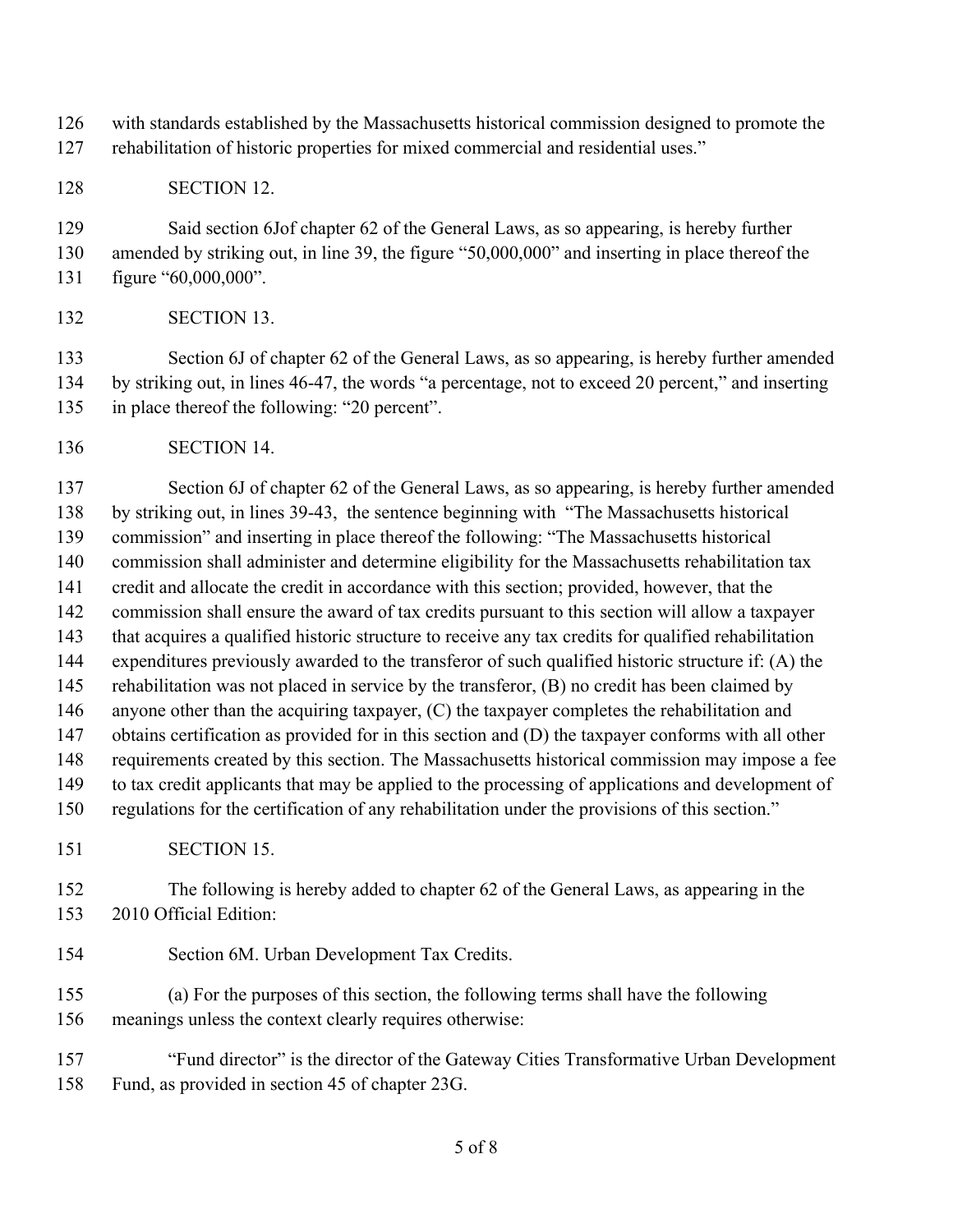"Par value" is equal to one United States dollar.

 "Qualifying tax credits" shall consist of the difference between the total value of tax credits that may be awarded or authorized in a calendar year and the value of tax credits actually awarded or authorized in the previous calendar year pursuant to the following provisions of the 163 General Laws: (i) section  $6(g)(1)$  of chapter 62 and section 38N(a) of chapter 63; (ii) section 6(q)(5) of chapter 62 and section 38BB(5) of chapter 63; (iii) section 6J(b)(1)(i) of chapter 62 165 and section 38R(b)(1)(i) of chapter 63.

- "Taxpayer" is a person, firm, partnership, trust, estate, limited liability company or other entity subject to the income tax imposed by the provisions of this chapter or chapter 63 of the General Laws.
- (b) (1)There shall be an Urban Development Tax Credit. The commissioner, in consultation with the fund director, shall authorize annually, for the 15 year period beginning January 1, 2015 and ending December 31, 2030, an amount of such Urban Development Tax Credits equal to the number of qualifying tax credits.

 (2) A taxpayer that purchases an Urban Development Tax Credit pursuant to subsection (c) of this section shall be allowed a credit against any tax imposed by this chapter or chapter 63 of the General Laws; provided that the credit against such tax shall be equal to the number of Urban Development Tax Credits the taxpayer has purchased and wishes to use in a taxable year. The credit allowable under this section shall be allowed for any taxable year until 2031. A taxpayer that purchases an Urban Development Tax Credit, pursuant to subsection (c), of this section may, with prior notice to and in accordance with regulations adopted by the commissioner, transfer the credits, in whole or in part, to any individual or entity, and the transferee shall be entitled to apply the credits against its tax liability with the same effect as if the transferee had purchased the Urban Development Tax Credit.

- (c) The fund director, after consultation with the commissioner, shall determine annually the number of Urban Development Tax Credits that may be auctioned based on the number of qualifying tax credits. The fund director is authorized to organize the sale at auction of such Urban Development Tax Credits and deposit the proceeds of such sales in the Gateway Cities Transformative Urban Development Fund; provided, however, that no Urban Development Tax Credit may be sold for less than 85 percent of its par value. Urban Development Tax Credits that remain unsold after an auction may be sold by the fund director at later auctions.
- SECTION 16.

 Section 38N of chapter 63, as so appearing in the 2010 Official Edition, is hereby amended by striking out, in line 22, the figure "25,000,000" and replacing it with the figure "75,000,000".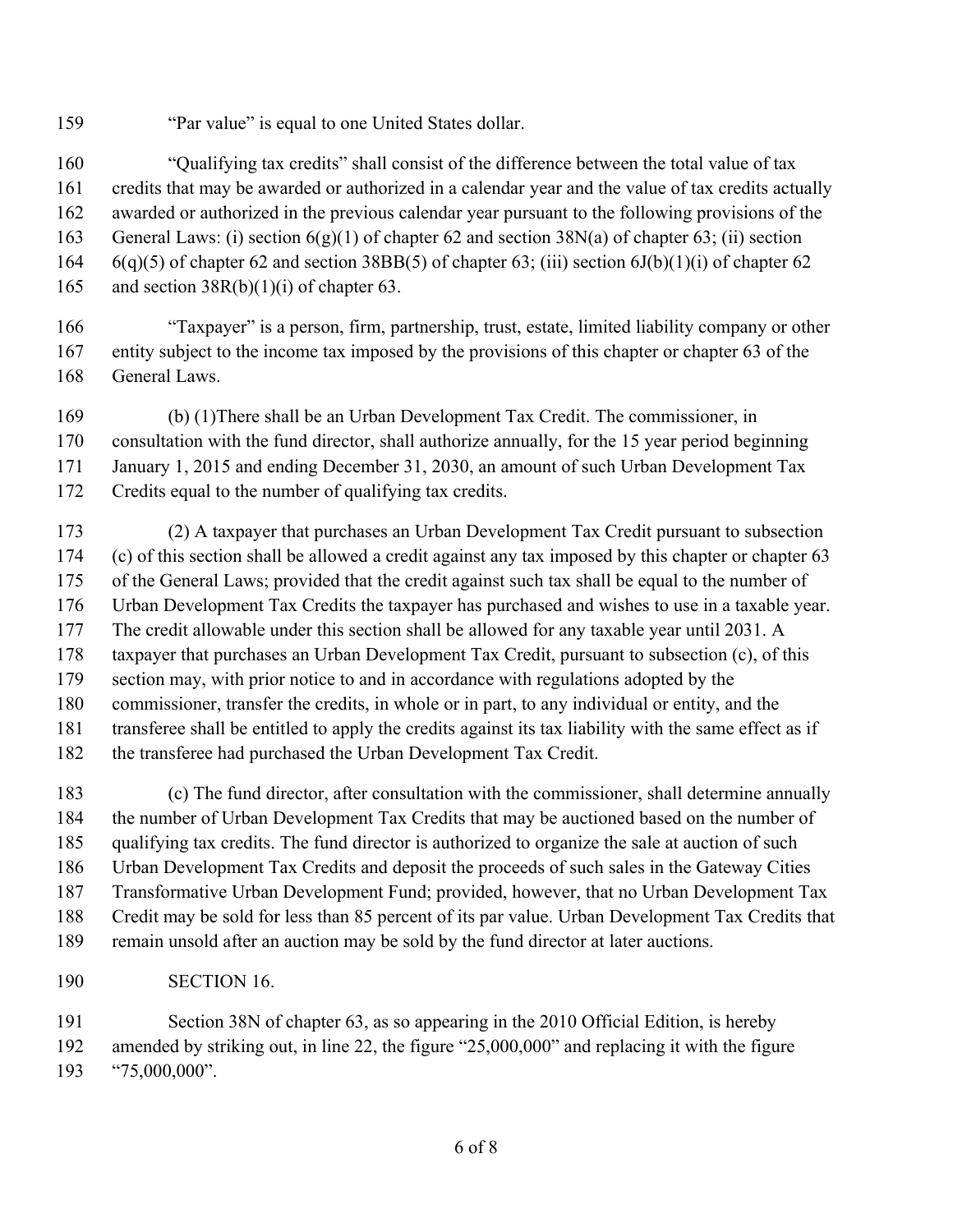SECTION 17.

 Section 38Q of said chapter 63 of the General Laws, as so appearing, is hereby amended by striking out, in line 3, the figure "2013" and inserting in place thereof the following figure: "2018".

SECTION 18.

 Said section 38Q of said chapter 63, as so appearing, is hereby further amended by striking out, in line 8, the figure "2014" and inserting in place thereof the following figure: "2019."

SECTION 19.

 Section 38R of said chapter 63 is hereby further amended by adding after the word "properties," in line 8, the following: "or consistent with standards established by the Massachusetts historical commission designed to promote the rehabilitation of historic properties 206 for mixed commercial and residential uses."

SECTION 20.

 Said section 38R of said chapter 63 is further amended by striking out, in line 37, the figure "50,000,000" and inserting in place thereof the following figure: "60,000,000".

SECTION 21.

 Said section 38R of said chapter 63 is hereby further amended by striking out, in lines 45- 47, the words "a percentage, not to exceed 20 percent," and inserting in place thereof the

following: "20 percent".

SECTION 22.

 Said section 38R of chapter 63 is hereby further amended by striking out, in lines 39-43, the sentence beginning with "The Massachusetts historical commission" and inserting in place thereof the following: "The Massachusetts historical commission shall administer and determine eligibility for the Massachusetts rehabilitation tax credit and allocate the credit in accordance with this section; provided, however, that the commission shall ensure the award of tax credits pursuant to this section will allow a taxpayer that acquires a qualified historic structure to receive any tax credits for qualified rehabilitation expenditures previously awarded to the transferor of 222 such qualified historic structure if: (A) the rehabilitation was not placed in service by the transferor, (B) no credit has been claimed by anyone other than the acquiring taxpayer, (C) the taxpayer completes the rehabilitation and obtains certification as provided for in this section and (D) the taxpayer conforms with all other requirements created by this section. The Massachusetts historical commission may impose a fee to tax credit applicants that may be applied to the